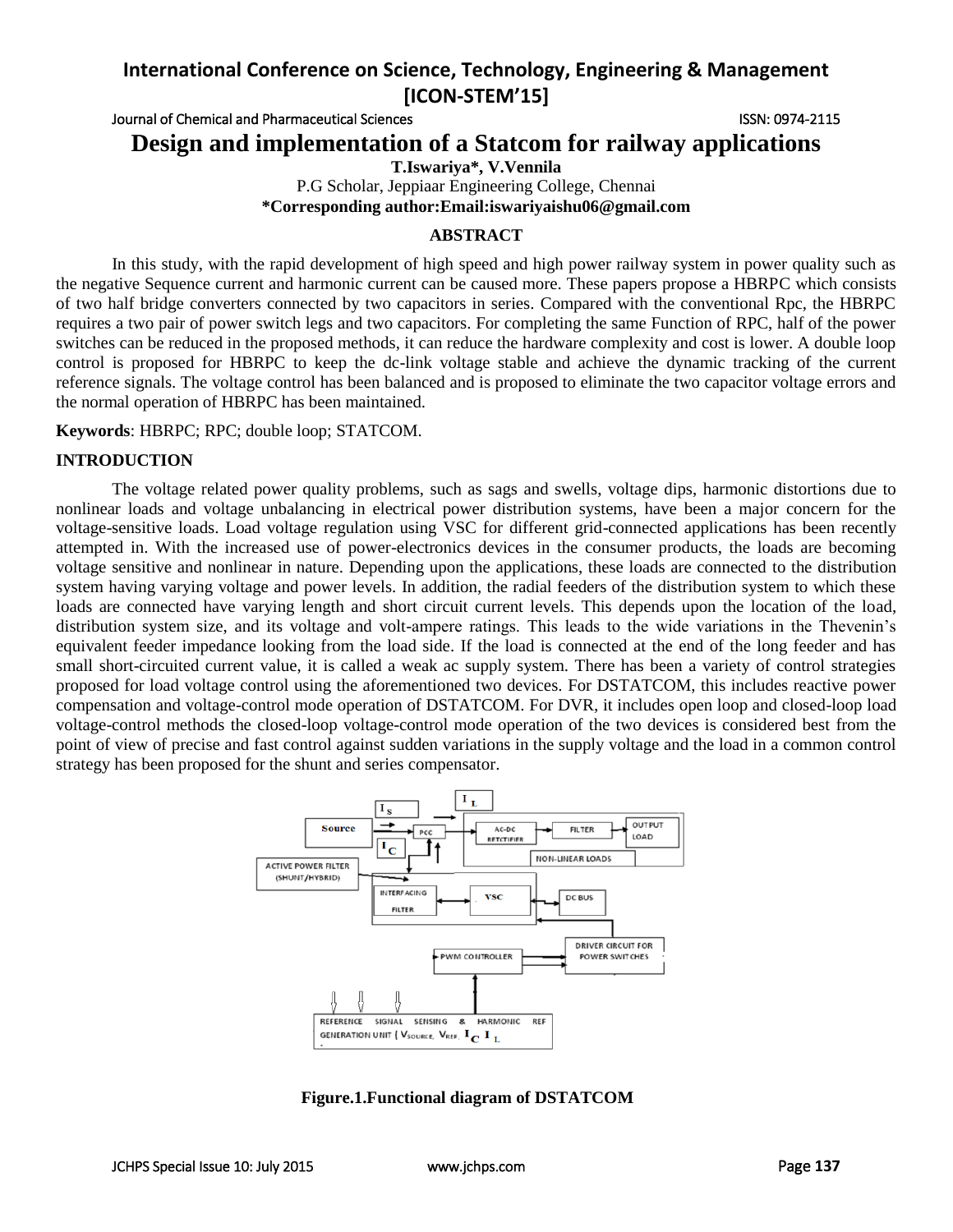## Journal of Chemical and Pharmaceutical Sciences ISSN: 0974-2115

**Shunt and Series Compensators based on VSC:** The single-phase equivalent of a radial distribution system. The feeder and load of the distribution and respectively. The source is considered to be the starting point of the radial feeder. The point of common coupling (PCC), represented by point P, is a particular bus of the feeder to which a nonlinear load is connected. Inductance and resistance represent the Thevenin's equivalent feeder impedance. Restoring the load bus voltage at point L under the conditions of sags and swells in the source is an essential requirement for the sensitive loads. In addition, it is required to control this voltage against distortions due to the nonlinear load.

A VSC-based generalized structure of the compensator used in a single-phase distribution system. Two types of compensators have been considered in this paper for load voltage control of the distribution system. In case the compensator is shunt type (i.e., DSTATCOM), the terminals P, L, and are joined together and is grounded. In case, the compensator is series type (i.e., DVR), the terminal is connected to L and is connected to P. The compensator consists of a VSC that is interfaced to the distribution system. The voltage represents the net dc link voltage across the VSC.

**Power Quality Issues:** Power quality is simply the interaction between the electrical power and electrical requirement. If electrical requirement are operates correctly and reliability does not damaged or stressed, and if the electrical power is of good quality. If the electrical requirement and malfunctions are unreliable or is damaged. There are various types of power quality issues and power problems each can cause the various effects. Power Quality problem can be further classified in to two types,

(A) Amplitude disturbances

(B) Wave shape disturbances

Amplitude disturbances can be further classified into two categories,

(A.1) Periodic

(A.2) Transient

Wave shape disturbances can also be classified into two categories,

(B.1) Current

(B.2) Voltage

A brief description of each can be provided and the relevant power quality indicator is defined.

**Principles and Operation of STATCOM:** STATCOM is used to control the reactive power. It provides the desired reactive power generation and absorption by means of electronic processing of the voltage and current waveforms in a voltage-source converter. A single-line STATCOM power circuit, where a VSC is connected to a utility bus through magnetic coupling, STATCOM is an adjustable voltage source behind a reactance meaning that capacitor banks and shunt reactors are does not need reactive power generation and absorption, thereby giving a STATCOM a design will be compact, low noise and magnetic impact is low. The amplitude of the 3-phase output voltage can be varied by exchange of the reactive power between the converter and the ac system. That if ,above the utility bus voltage if the amplitude of the output voltage is increased, then a current flows through the reactance from the converter to the ac system and the converter generates capacitive reactive power for the ac system. And below the utility bus voltage if the amplitude of the output voltage decreased, then the current flows from the ac system to the converter and if the convertor absorbs inductive-reactive power from the ac system. If the ac system voltage equals to the output voltage, than the reactive-power becomes zero, in which floating case is otherwise called STATCOM. It can provide the desired reactive power by exchanging the instantaneous reactive power among the phases of the ac system. The converter can generates and absorbs the reactive power can be understood by considering the relationship between the converter input and output powers. The converter switches connect the dc input circuit directly to the ac output circuit. Thus power at the ac output terminals must always be equal dc input terminals.

The reactive power of a STATCOM is produced by means of power-electronic equipment of the voltage-source-converter type. The Voltage source converter may be a 2- level or 3-level type, it can be depending on the output power and voltage. The STATCOM can be formed by using the number of VSCs it can be combined in a multi pulse connection.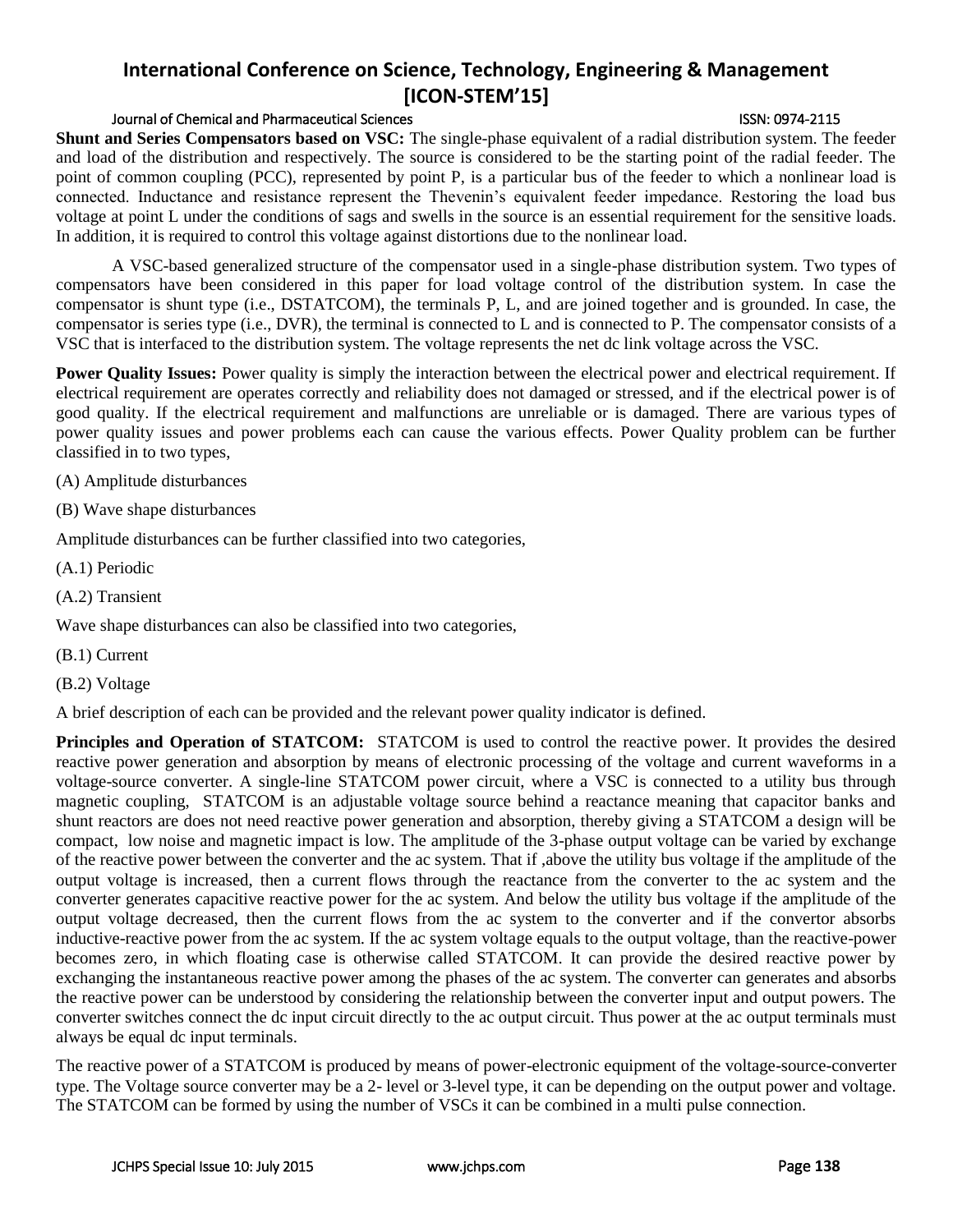## Journal of Chemical and Pharmaceutical Sciences **ISSN: 0974-2115** ISSN: 0974-2115

**Synchronous link between STATCOM and Grid:** Two ac sources of same frequency connected through an interconnecting link. Voltage source inverter based STATCOM is also a synchronous link with IGBT VSI and grid being ac sources.



**Figure.2.Design of the STATCOM**



**Figure.3.Synchronous link Between STATCOM and Grid Real and Reactive Power Equations:**

Active power (P) = 
$$
\frac{V_1^2}{Z} \cos \theta - \frac{V_1 V_2}{Z} (\cos(\alpha + \theta))
$$
  
Reactive power(Q) =  $\frac{V_1^2}{Z} \sin \theta - \frac{V_1 V_2}{Z} (\sin(\alpha + \theta))$ 

In the case of STATCOM, since the impedance of the interconnecting choke is purely inductive

$$
P = \frac{V_1 V_2}{Z} \text{sin}\alpha
$$

Then

$$
Q = \frac{V_1}{Z} [V_1 - V_2 \cos \alpha]
$$

Since the impedance value of the coupling choke will be very small, it doesn't have any effect on the power transfer between STATCOM and Grid. Normally the phase difference between grid voltage and inverter voltage will be very small, since small change in δ can make big change in power flow from grid to STATCOM or vice versa. If δ is small, then sinδ can be approximated to δ. Therefore the active power transfer is directly proportional to phase angle between grid and converter, i.e. sourcing and sinking active power based on the angle between grid and converter. The cos $\delta$  is approximated to 1, since  $\delta$  is very small. Therefore the reactive power is directly proportional to difference between amplitude of grid voltage and converter voltage, i.e. sourcing and sinking reactive power based on the amplitude difference of grid voltage and converter voltage. By making δ as small, the sourcing and sinking of active and reactive can be decoupled and given as a reference to converter.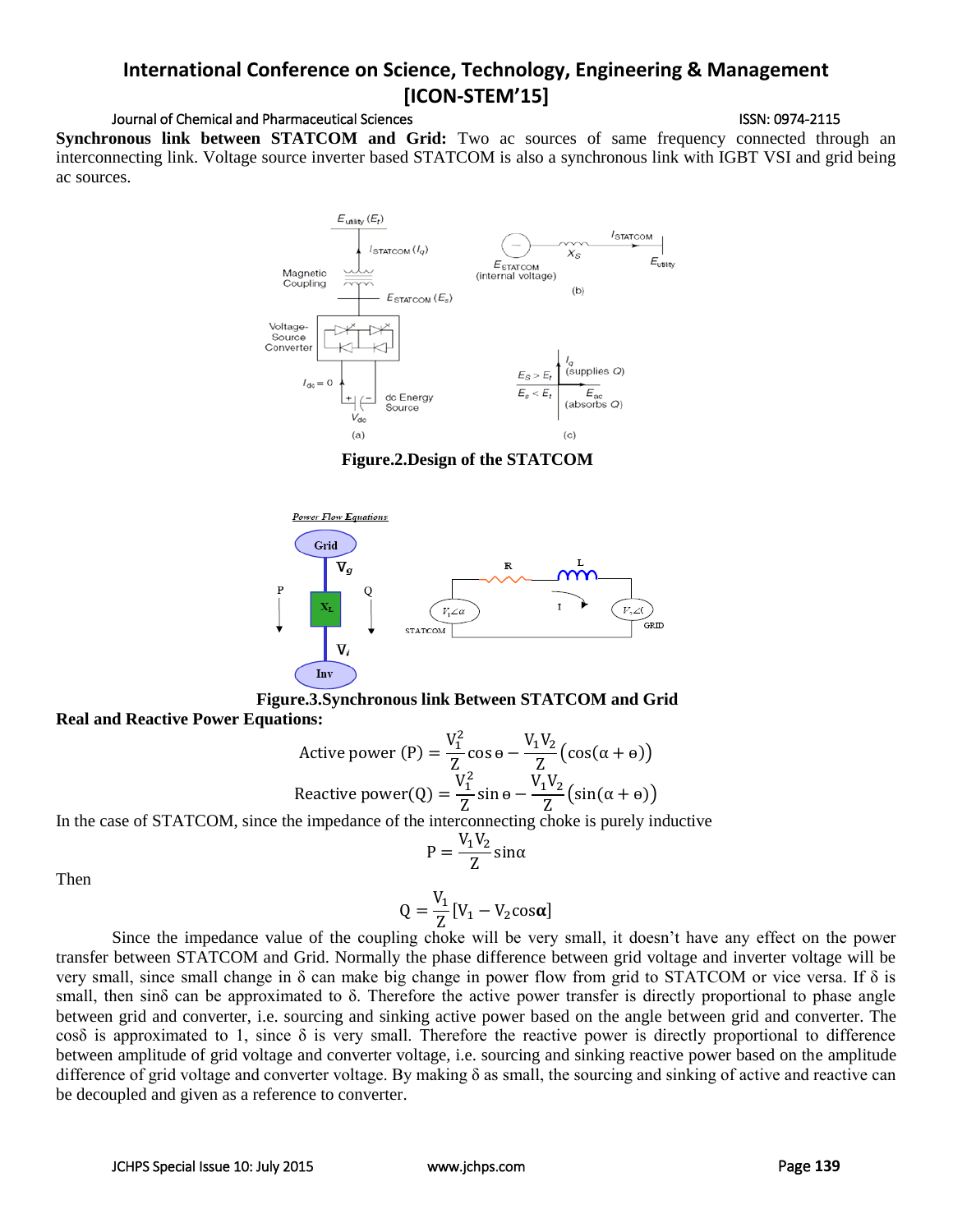Journal of Chemical and Pharmaceutical Sciences **ISSN: 0974-2115** ISSN: 0974-2115 **Conventional half-bridge Railway power conditioner (HBRPC):**



**Figure.4.Circuit diagram for HBRPC**

**Modes of operations:** When the supply current  $i>0$ , the circuit have two operating modes **MODE1:** Charging Mode



## **Figure.5. Charging Mode**

D1 is conducted, and  $M = 1$ . This is called the charging mode of the dc-link capacitor. **Mode 2:** Discharging Mode

T2 is conducted, and  $M = 0$ . This is called the discharging mode of the dc-link capacitor.



## **Figure.6.Discharging Mode**

When the supply current  $i < 0$ , the circuit have two operating modes. **Mode 3:** Discharging Mode

T1 is conducted, the capacitor C1 is discharging, and |i| starts to increase.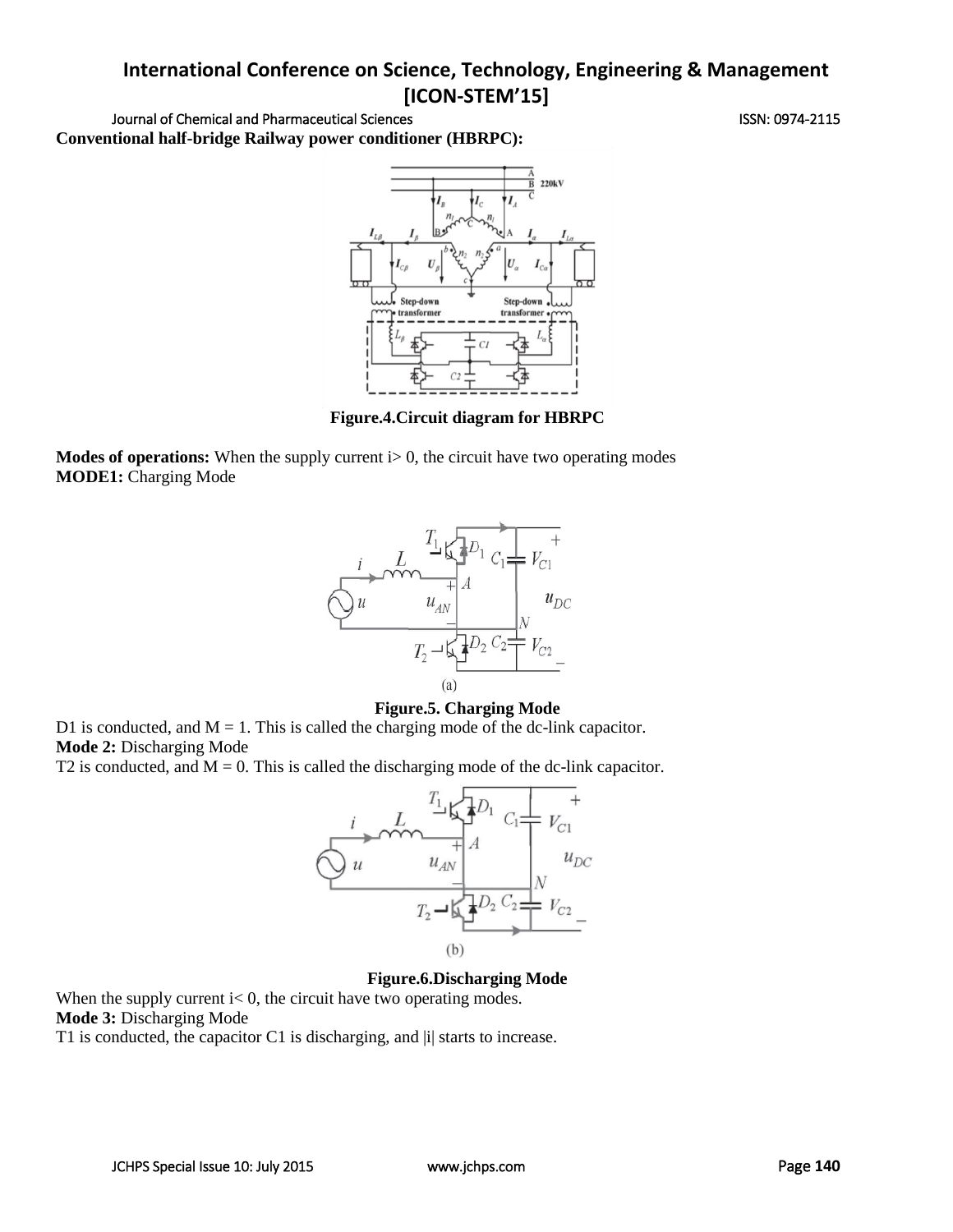Journal of Chemical and Pharmaceutical Sciences ISSN: 0974-2115



**Figure.7.Discharging Mode**

#### **Figure.8.Charging Mode**

D2 is conducted, the capacitor C2 is charging, and |i| starts to decrease.

**Simulation results and analysis:** MATLAB/SIMULINK is highly user interactive tool. The control algorithm discussed simulation / MATLAB software. A three phase linear and nonlinear load fed from three-phase supply to be taken as load since most of the drives and UPS using 6-pulse converters to convert AC into DC power. The 5th and 7th order harmonics are predominant harmonic present in the six pulse converter. The rating of STATCOM is finalized based on the harmonic demand of the load. The STATCOM is connected in parallel with grid and DVR is connected in series with the source and load. The load current and load voltage is sensed in all three phases and calculated the amount of harmonic demand of the load and voltage variations in load i.e. due to sag and swell. These extracted reference signals (currents and voltages) are given as a reference signal to STATCOM and DVR switches. The equivalent and opposite of the harmonic current load current to be supplied by the shunt active filter to make the grid as pure and harmonic free. Simulation system parameters and specifications are a nominal frequency 50hz, Nominal grid voltage  $415 \text{ V} + 10\%$  -15% and the rated Dc Bus voltage is 800-1000V, interface filter inductance per phase is 2mH, sourceimpedance0.001Ω,0.25mH,DcBuscapacitance2400uF, Switching frequency20kHz,Time constant for current controller 100us,Time constant for DC bus controller 100ms.



**Figure.9.Proposed half bridge railway power conditioner**

**Mode4:** Charging Mode